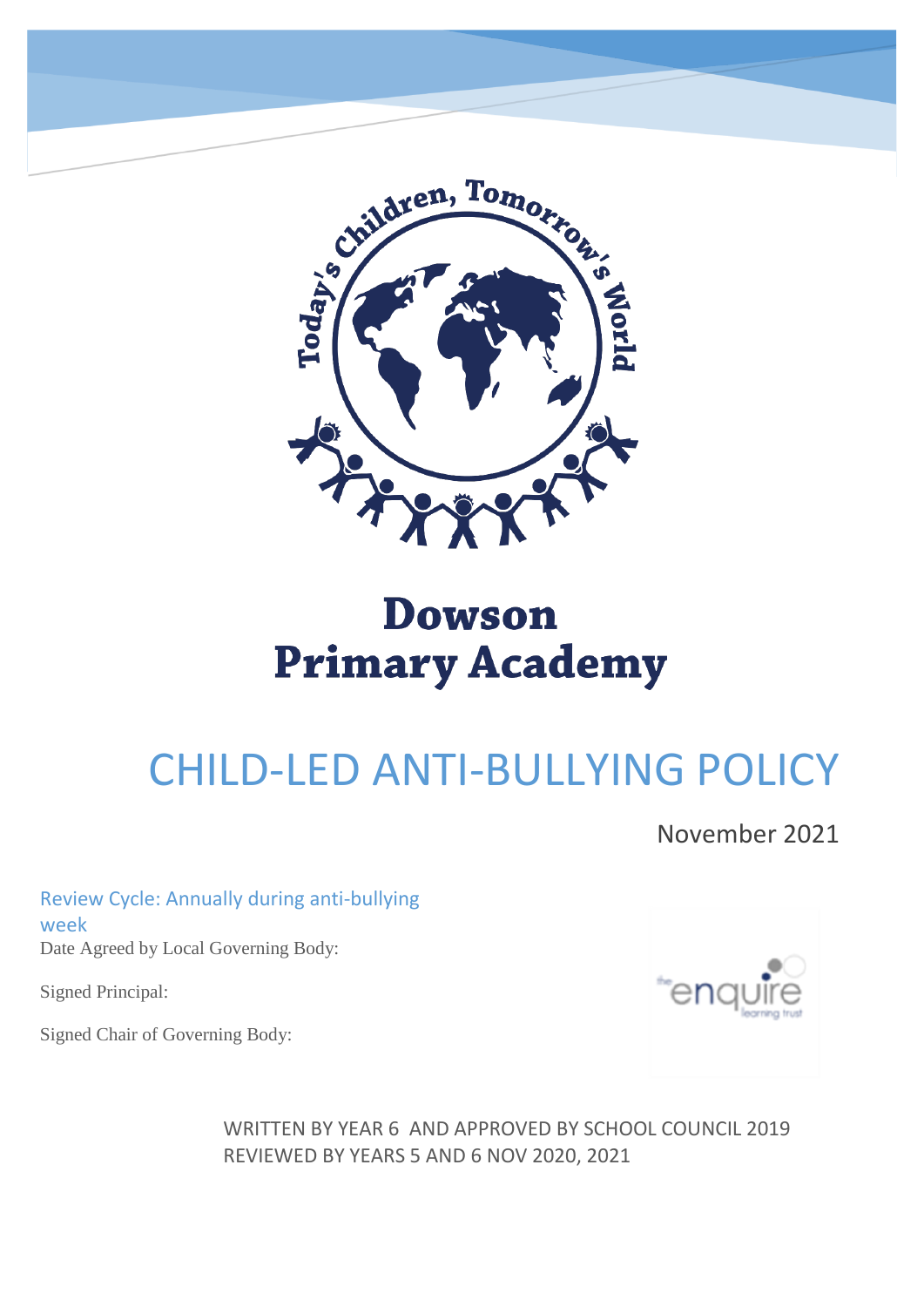

# OUR Anti-Bullying Policy

Originally by Year 6 November 2019

Reviewed by all pupils November 2020, 2021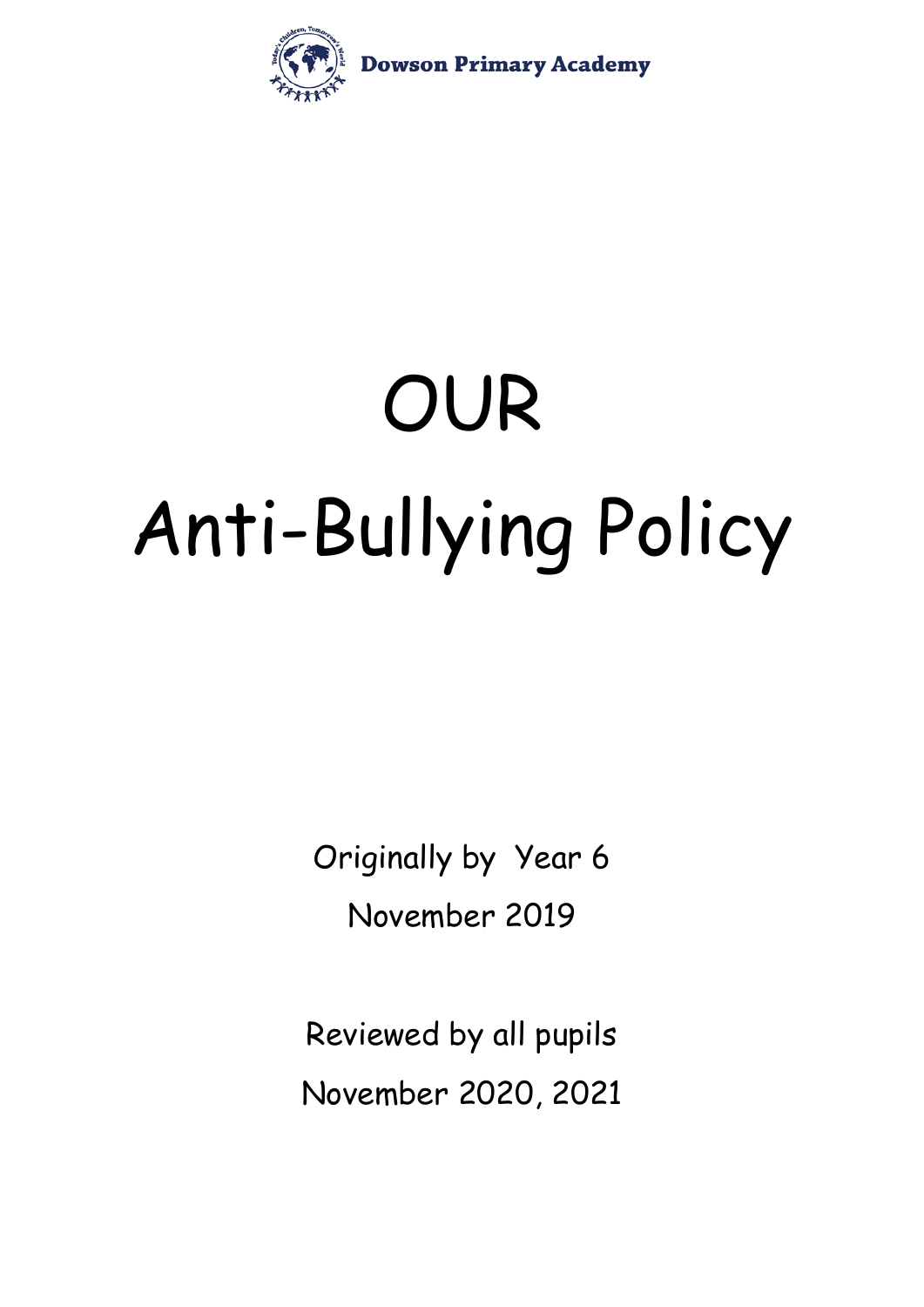

We have written our own Anti-Bullying Policy for children, parents and adults in school.

In November 2019 Year 6 took part in awareness raising lessons, we looked at the school's Behaviour Policy and made a child friendly version about bullying to help make sure our school is a happy place to be and if anyone is worried they know what to do.

We have 7 headings:

- Expectations
- What is Bullying?
- Our 3 Bs
- Feelings and impact
- Responsibilities
- The support needed
- Resolution how can things be sorted out

## **Expectations**

Children are expected to be:

Friendly, reliable, welcoming, grateful, kind, helpful, respectful, supportive, good listeners and work well as a team and encourage each other.

They are expected to;

Follow the rules, let everyone join in, get along with everyone, treat others the way they want to be treated, try to sort minor issues themselves, tell an adult when it feels like a problem, share equally and take turns, expect good behaviour and have a positive attitude, be the best they can be, respect all differences, backgrounds and personal journeys, smile at each other. We celebrate everyone's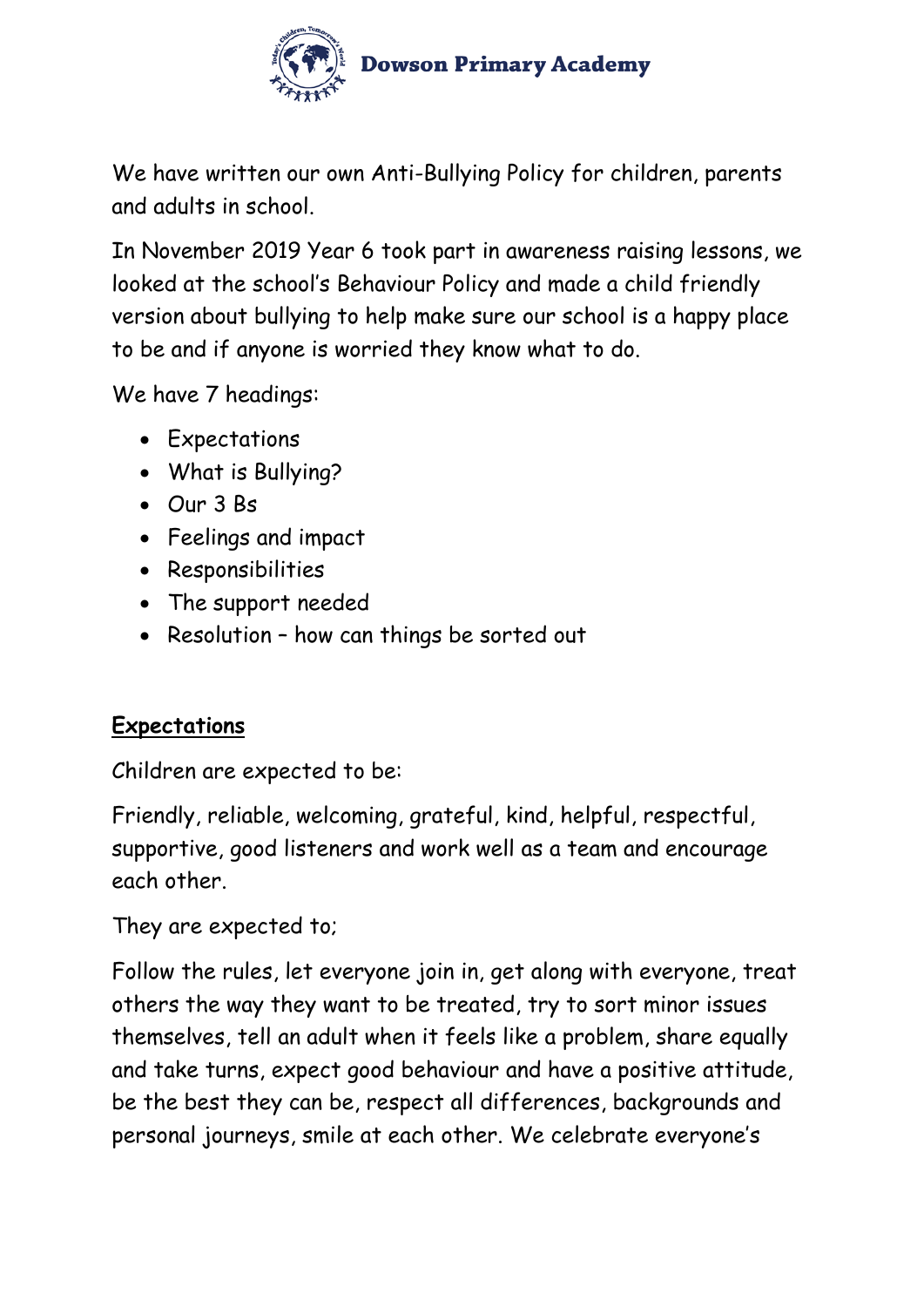

achievements and differences and show all our of PACT values at all times.

All our children are expected to be a friend not a bully and be an upstander not a bystander.

#### **What is Bullying?**

**S**everal

**T**imes

**O**n

**P**urpose

It is behaviour that is offensive, scary, cruel, upsetting, horrible and harmful both physically, verbally, mentally and emotionally.

Bullying may include being hurt by someone on purpose and several times.

It is when a person is targeted by one or more people and they seek that person out over time.

It might include being called names. It might be people talking about you lots of times behind your back.

It might include saying things in person or online, including sharing photos/videos or making negative comments.

It is when someone is being made to feel worthless, useless, scared over-powered.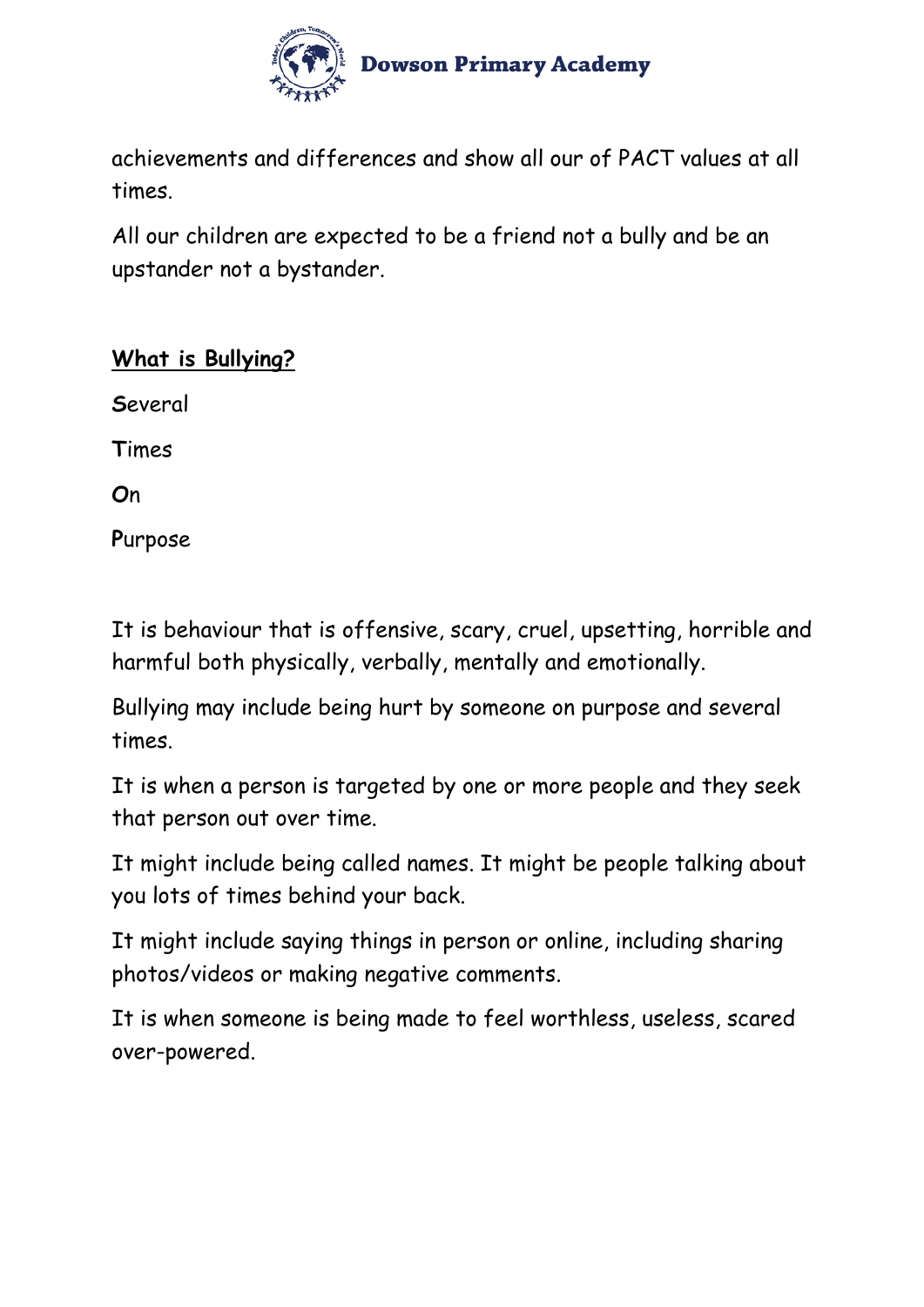

#### **Our 3 Bs**

Many years ago, children in Year 6 invented the 3 Bs to help children decide if something really is bullying. They described behaviour towards each other as

Brilliant

Bothering

Bullying

Most of the time, the time we spend with our friends makes us happy - this is **Brilliant**.

Sometimes we have fallouts, disagreements, time apart or we might not be getting on together. Sometimes we want to play with other people, sometimes we might not mean to upset each other but it happens and we might not have realised or it might not be something we could have avoided. Sometimes someone might say something that makes us feel upset. This is all part of life and helps us work out how to solve problems and learn to get along with lots of different people, even though at the time it might feel upsetting - this is **Bothering** behaviour.

"It was just a joke" response to an incident that has upset someone is not acceptable. Depending on what has been said or done, this might be classed as bullying or bothering.

Children who apologise without meaning it or just to get out of being in trouble should not carry on the poor behaviour towards others – this may result in a more serious consequence next time.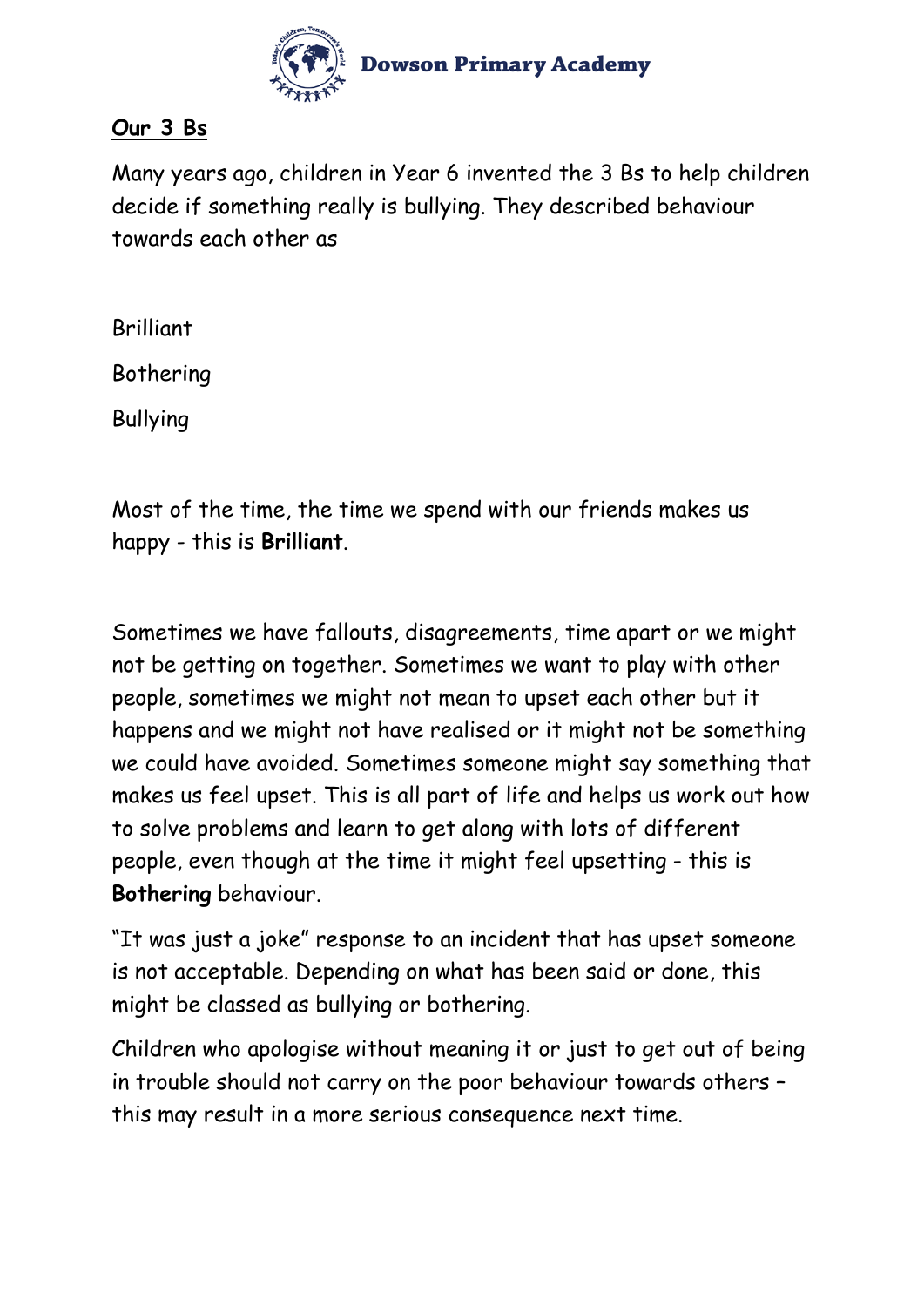

Apologies should always be sincere and mean it won't happen again.

Behaving towards someone in a certain way because you know they will react and get into trouble or they blow up and hurt others is not okay. (Usually this is called winding them up or pushing their buttons). This may be classed as bullying.

**Bullying** is described in the Bullying section - it certainly is not cool, it is not part of growing up, it is not ok and it will never be tolerated in our school.

Someone being hurt by accident is not part of the 3 Bs – it's just an accident.

#### **Feelings and impact**

The impact of bullying can last a very long time and can affect lots of people but especially the person who is bullied. This is especially true for people's feelings on the inside.

**The bullied person might feel:** upset, scared, worthless, weak, embarrassed, isolated, alone, broken, insulted, sad, afraid to come to school, pushed over, depressed.

**The person bullying might feel:** powerful, lonely, ashamed, scared, sorry, embarrassed, can't stop in case they look silly, encouraged by others to carry on, like they have to be someone they are not, they might be afraid of being in trouble but they might also think this makes them look even bigger.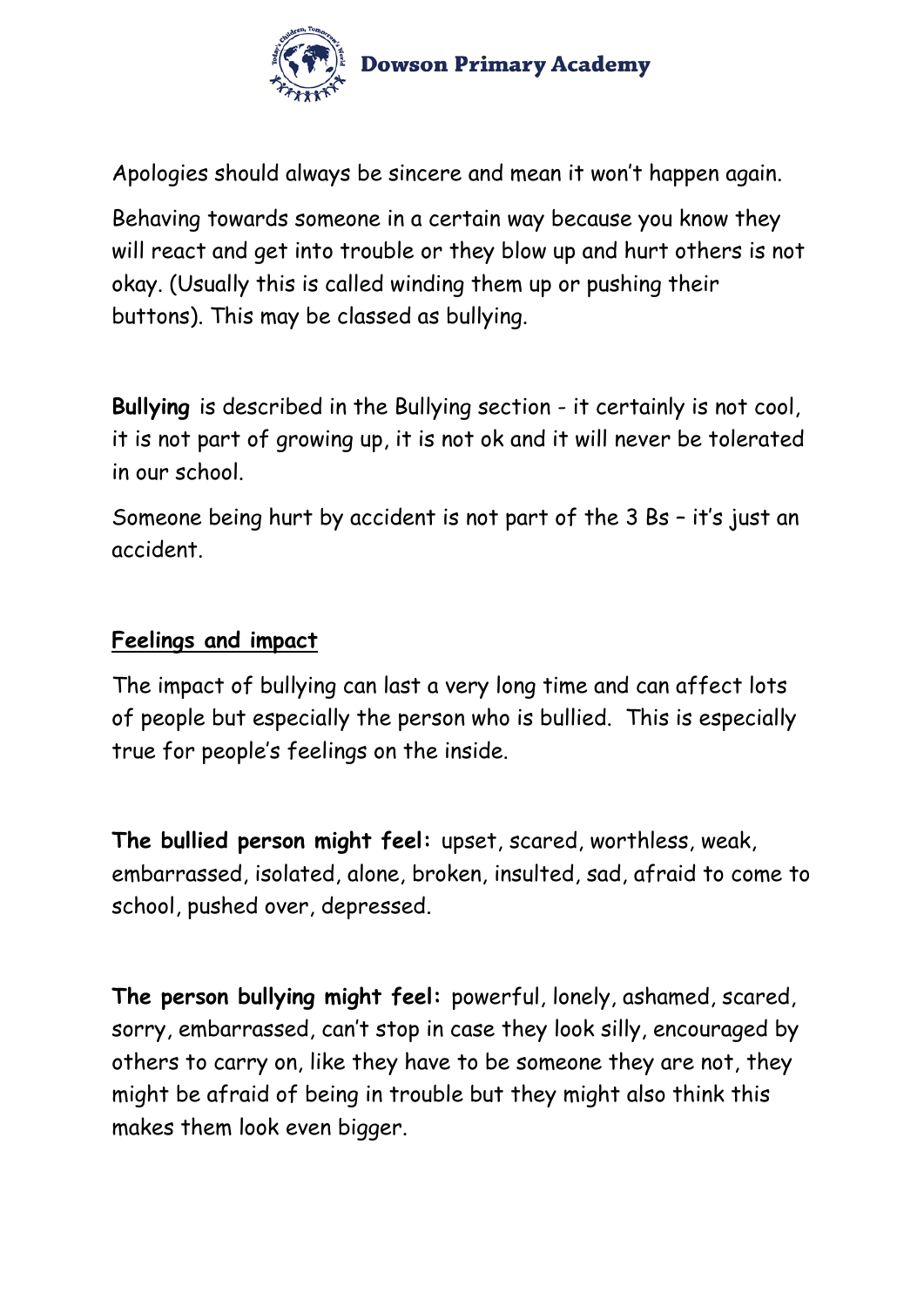

They might also feel like a horrible person, stuck in this way of behaving, they might be feeling hurt by others and so feel miserable, they might be trying to get other people's attention. They might feel like no-one likes them. They might be feeling jealous or not as good as others. Sometimes they might be pressured by others to bully. They may have lost control of their own feelings and so want to regain the control. They could be forced by others (or their bullies).

Remember the bully might have lots of worries or issues to deal with that we do not know about. They might be being bullied themselves or been bullied before.

**The other children might feel:** shocked, sad, scared, concerned, worried, angry, confused and unsure of who to speak to or what to do to help. Sometimes children feel that they should join in so they don't get bullied themselves.

## **Responsibilities**

**Pupils** –

Be a good friend and never bully

Don't listen to a bully

Help others

Keep yourself safe

Be brave and speak up and tell a teacher or someone at home if you or someone else is being bullied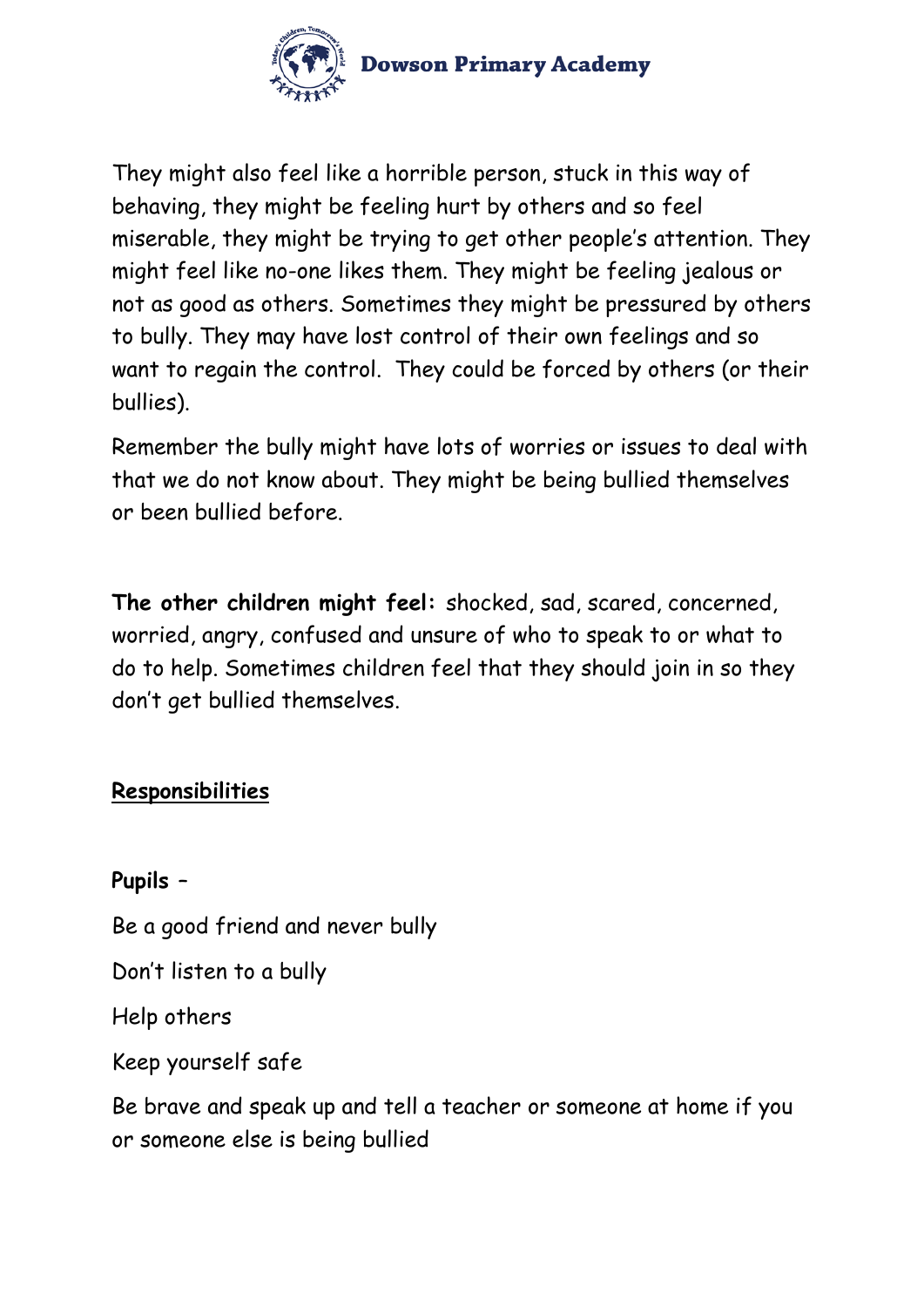

Don't wait until you get home because school will be shut and your parents won't be able to sort it out before the next morning

Be an upstander and not a bystander

#### **Teachers**/**Parents/Carers** –

Listen to children and deal with the problem quickly and calmly

#### **School –**

Deliver lessons and awareness focus weeks during November and throughout the year on how to be a good friend, getting along, and anti-bullying. Each class will review the policy during National Anti – Bullying Week and all children will be expected to sign the Anti-Bullying Pledge in their class.

## **The support needed**

We need adults to:

Recognise the signs of sadness and loneliness

Take care of children

Listen to children

Keep children safe online

Not get too upset, this can put children off telling you when something is wrong

Deal with things quietly without a big fuss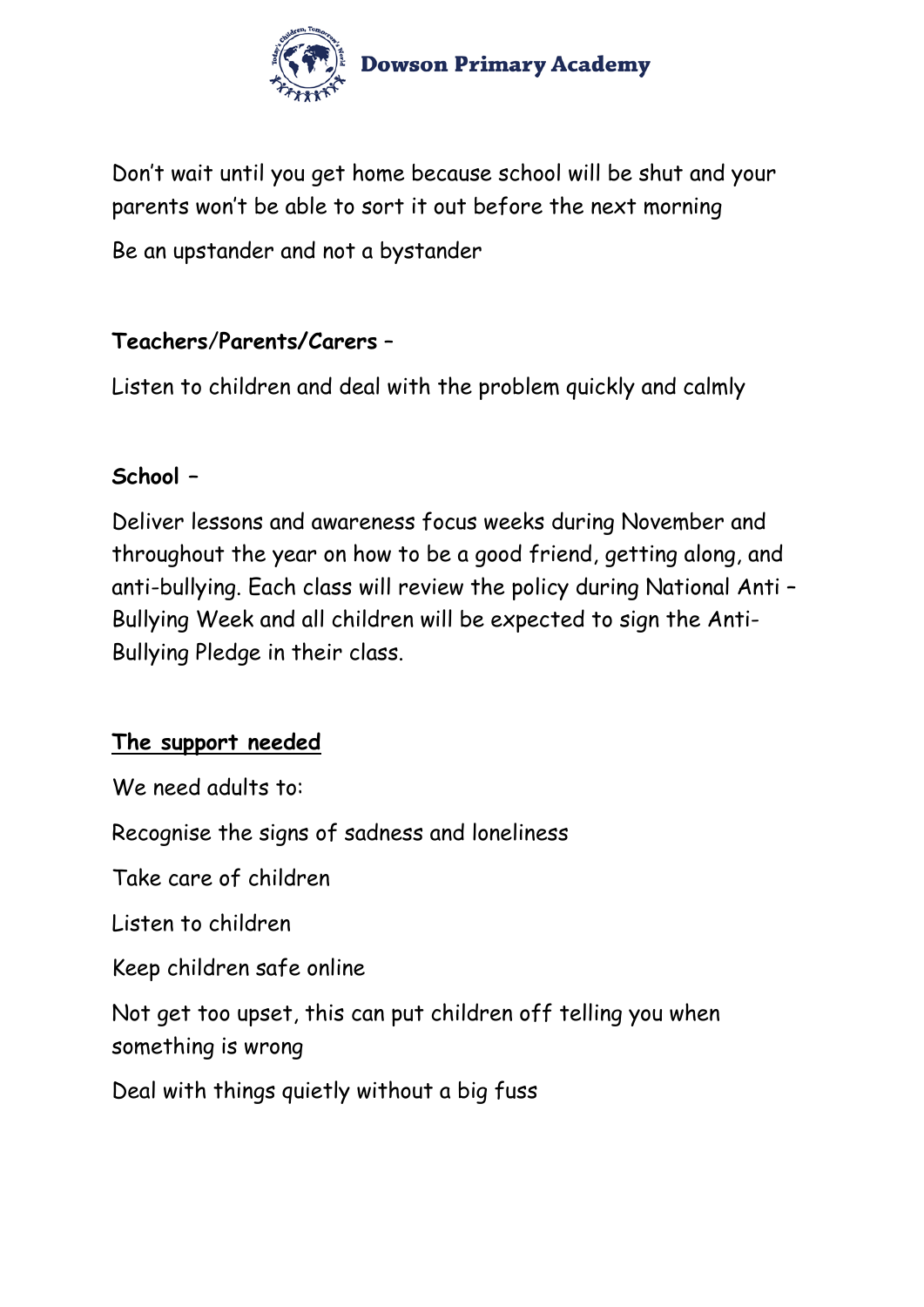

Not shout at the person bullying, something could be wrong with them too, try to work out how they can be helped to feel better and be nicer to others

Support children who are bullied, make sure they have other friends around them and check how they are

Record reports of bullying in school

We need to:

Talk to adults

Make sure you include anyone who feels sad or alone

Give each other smiles, hugs, compliments – build each other up

Not shout at each other

Not wind up people who get angry quickly or upset others

Not make a big fuss or get lots of people involved

If someone has said something unkind online or in person and the child doesn't know – tell an adult not the child

Not get involved in the situation, this can make things worse, just let an adult know

## **Resolution – How things can be sorted out**

**S**tart

**T**elling

**O**ther

**P**eople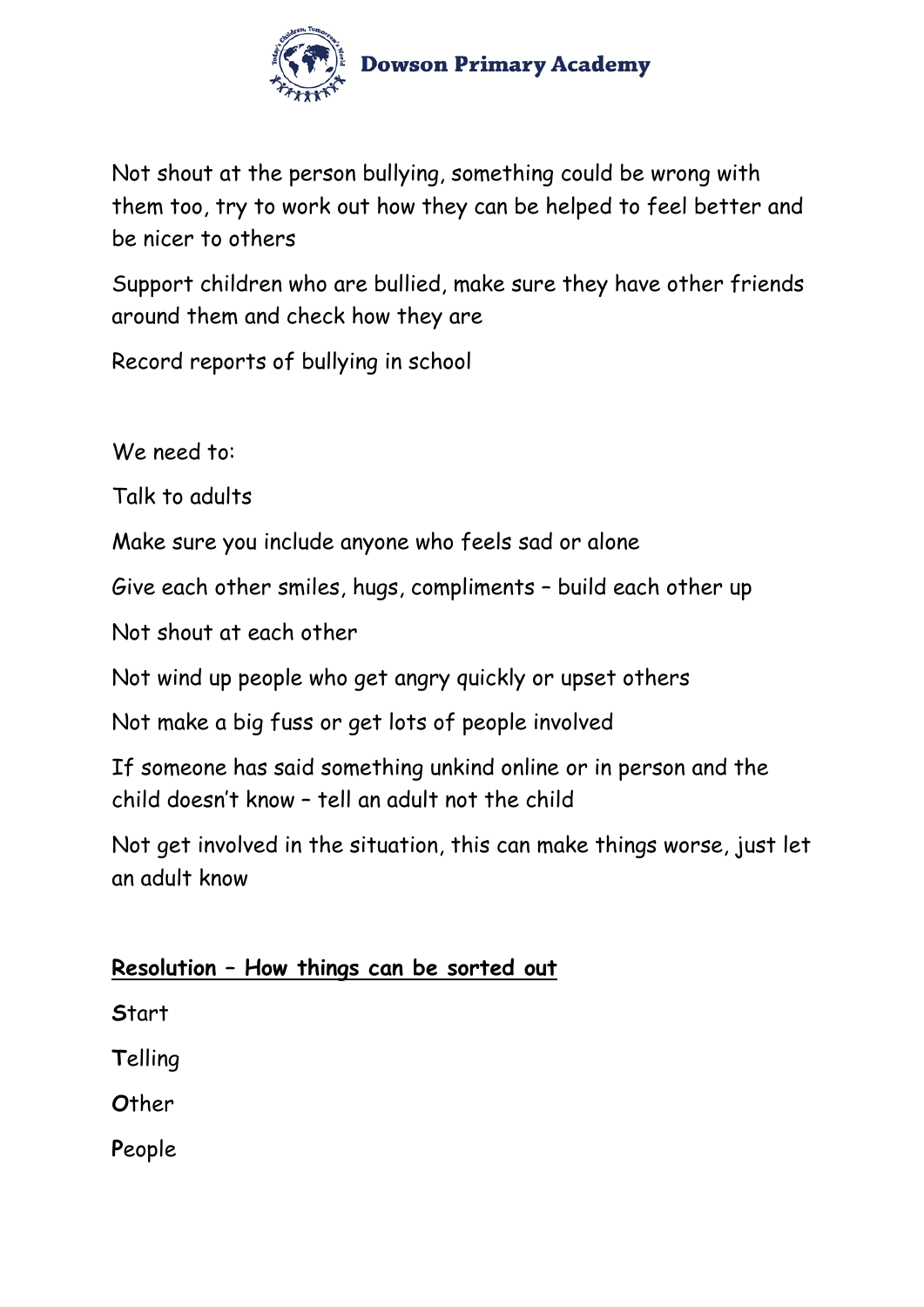

Speak up about it – tell someone in school if it's happening to you or someone else.

Adults need to keep talking and listening to the child who feels bullied, keep checking in on them

Never join in with bullying

Children who bully usually are wanting attention – so ignore them/what they are doing (but tell an adult)

Use kindness to sort things out

Help the person being bullied and if possible the person bullying to feel better about themselves

Help everyone to move on and feel good about themselves

Adults at school and home need to work together to help

Use more serious consequences if the bullying does not stop, like missing playtimes, being in another class or not being allowed in school.

We all have to work together to make sure our school is happy place and there is no way we will tolerate bullying.

This policy will be reviewed by pupils every November as part of our Anti- Bullying lessons, then shared in lessons and assemblies. All children will be expected to sign the Anti-Bullying Pledge.